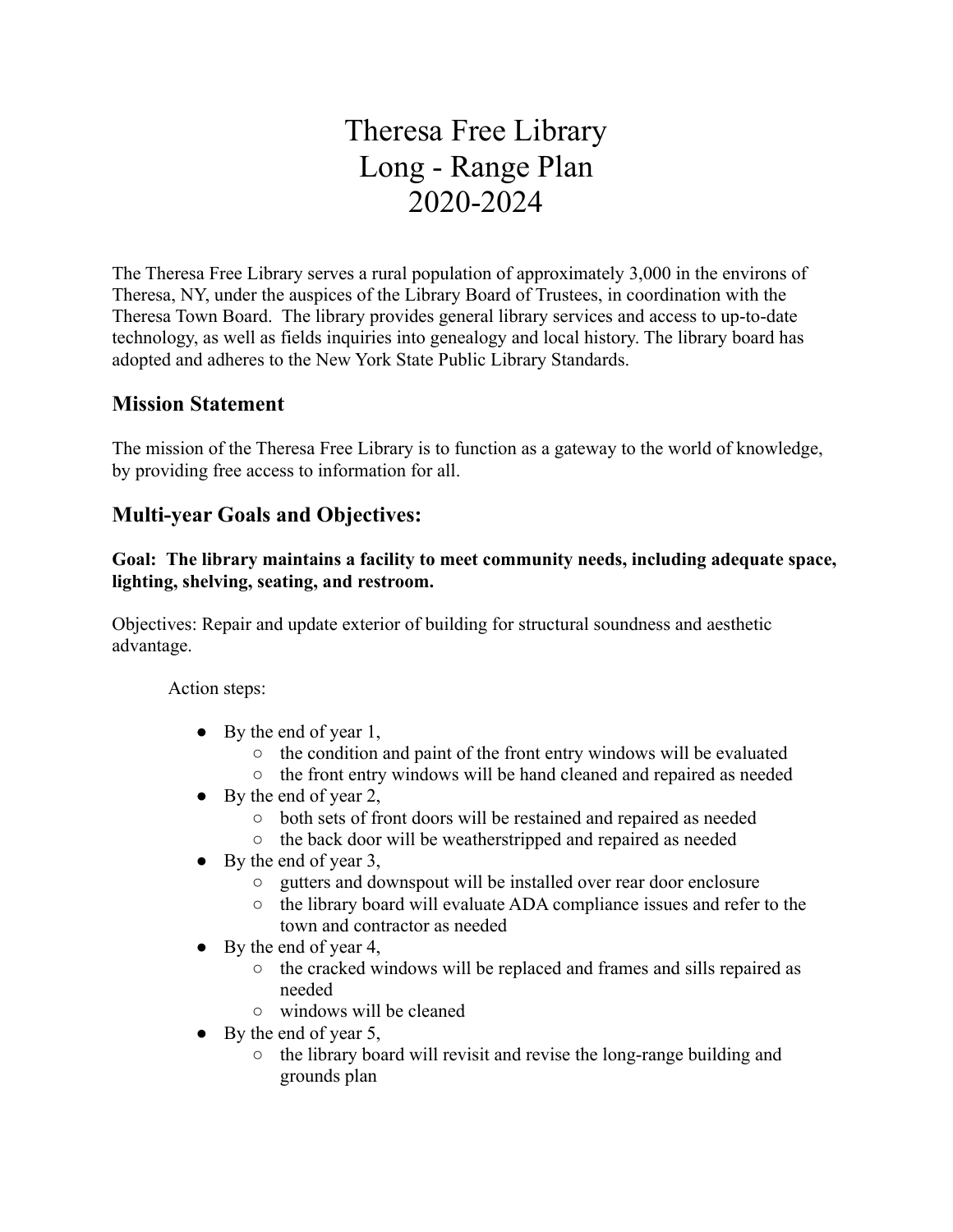Objective: Reorganize library space to maximize patron access and library usage.

Action steps:

- $\bullet$  By the end of year 2,
	- the book sale books will be cleared of all non-saleable materials
- $\bullet$  By the end of year 3,
	- a complete inventory of the library contents will be done, with pictures, and sent off for appraisal if needed
- $\bullet$  By the end of year 5,
	- the entire library collection will be weeded
	- the library board will decide upon a plan of action for redefining the upstairs loft space
	- the library board will revisit and revise the long-range building and grounds plan

Objective: Update library interior for safety and comfort.

Action steps:

- $\bullet$  By the end of year 1,
	- the library interior will be professionally cleaned, including carpets
	- new entryway rug runners will be purchased and old runners removed
	- the lighting will be updated to LED fixtures
- $\bullet$  By the end of year 2,
	- any interior paint needs will be identified and painted
	- any interior woodwork repairs will be conducted
- $\bullet$  By the end of year 3,
	- the furnace will be updated if needed
- $\bullet$  By the end of year 4,
	- an interior (and exterior?) security system will be installed
- $\bullet$  By the end of year 5,
	- the library board will revisit and revise the long-range building and grounds plan

Objective: Create an attractive and user-friendly outdoor space.

Action steps:

 $\bullet$  By the end of year 1,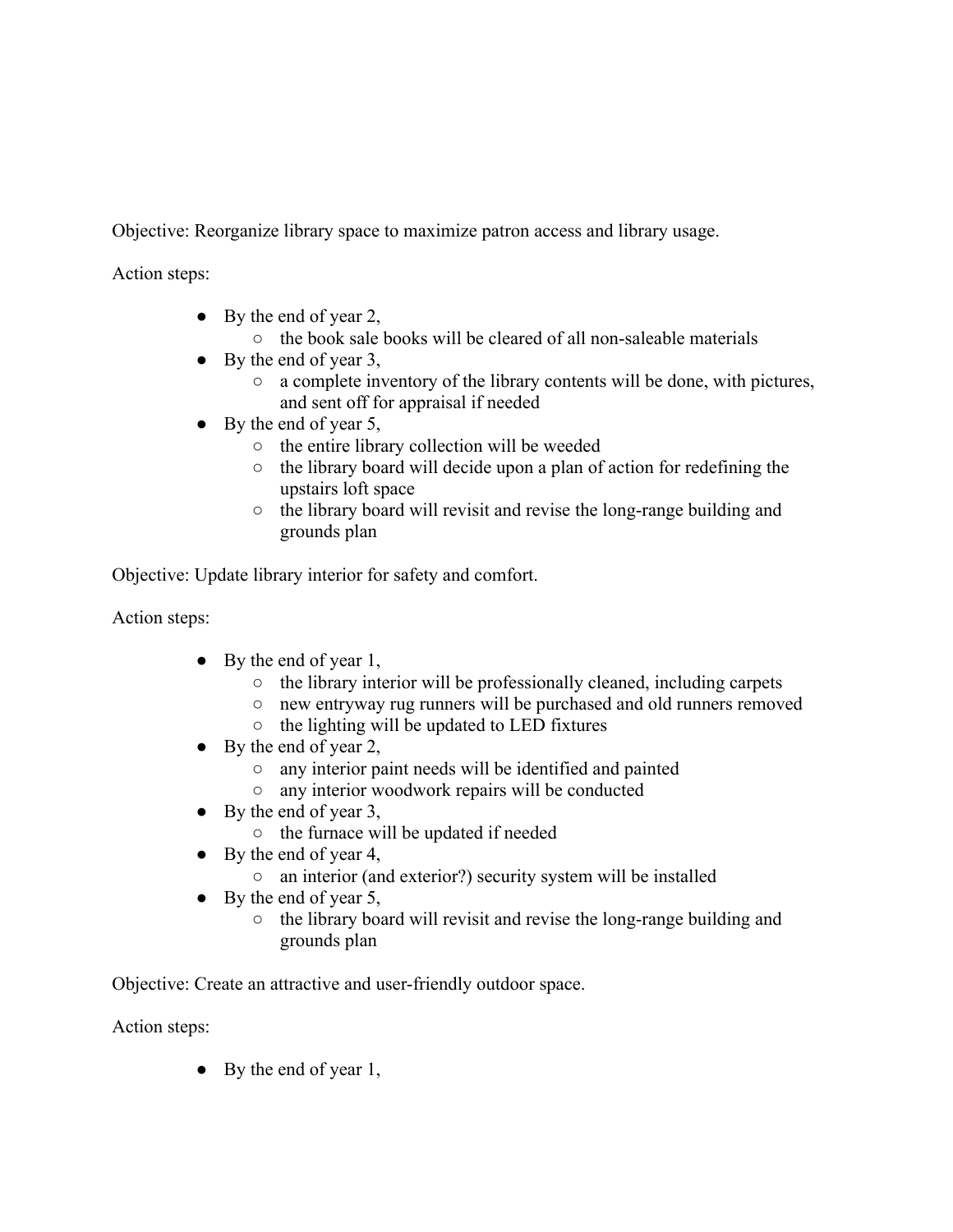- an outside trash bin will be purchased and installed, along with any related signage needs
- $\bullet$  By the end of year 2,
	- a hard-copy landscaping plan will be made for the front and back of the library
- $\bullet$  By the end of year 3,
	- the landscaping plan will be implemented
- $\bullet$  By the end of year 4,
	- an updated sign that is easier to read will be purchased and installed
- $\bullet$  By the end of year 5,
	- the library board will revisit and revise the long-range building and grounds plan

**Goal: The library provides equipment and connections to meet community needs including, but not limited to telephone, photocopier, telefacsimile capability, and microcomputer or terminal with printer to provide access to other library catalogs and other electronic information.**

Objective: Create an inventory tracking system and maintenance/replacement schedule for equipment.

Action steps:

- $\bullet$  By the end of year 1,
	- an inventory of library equipment will be conducted and recorded for tracking
	- the library board will develop a community survey to address equipment needs
- $\bullet$  By the end of year 2,
	- the library board will conduct a community survey
- $\bullet$  By the end of year 3,
	- the library board will develop a maintenance and replacement schedule for current equipment
- $\bullet$  By the end of year 4,
	- the library board will create a purchase schedule for new equipment
- $\bullet$  By the end of year 5,
	- the library board will revisit and revise the long-range equipment plan

Objective: Purchase equipment for library and community needs.

Action steps:

- $\bullet$  By the end of year 1,
	- the library board will develop a community survey to address equipment needs
- $\bullet$  By the end of year 2,
	- the library board will conduct a community survey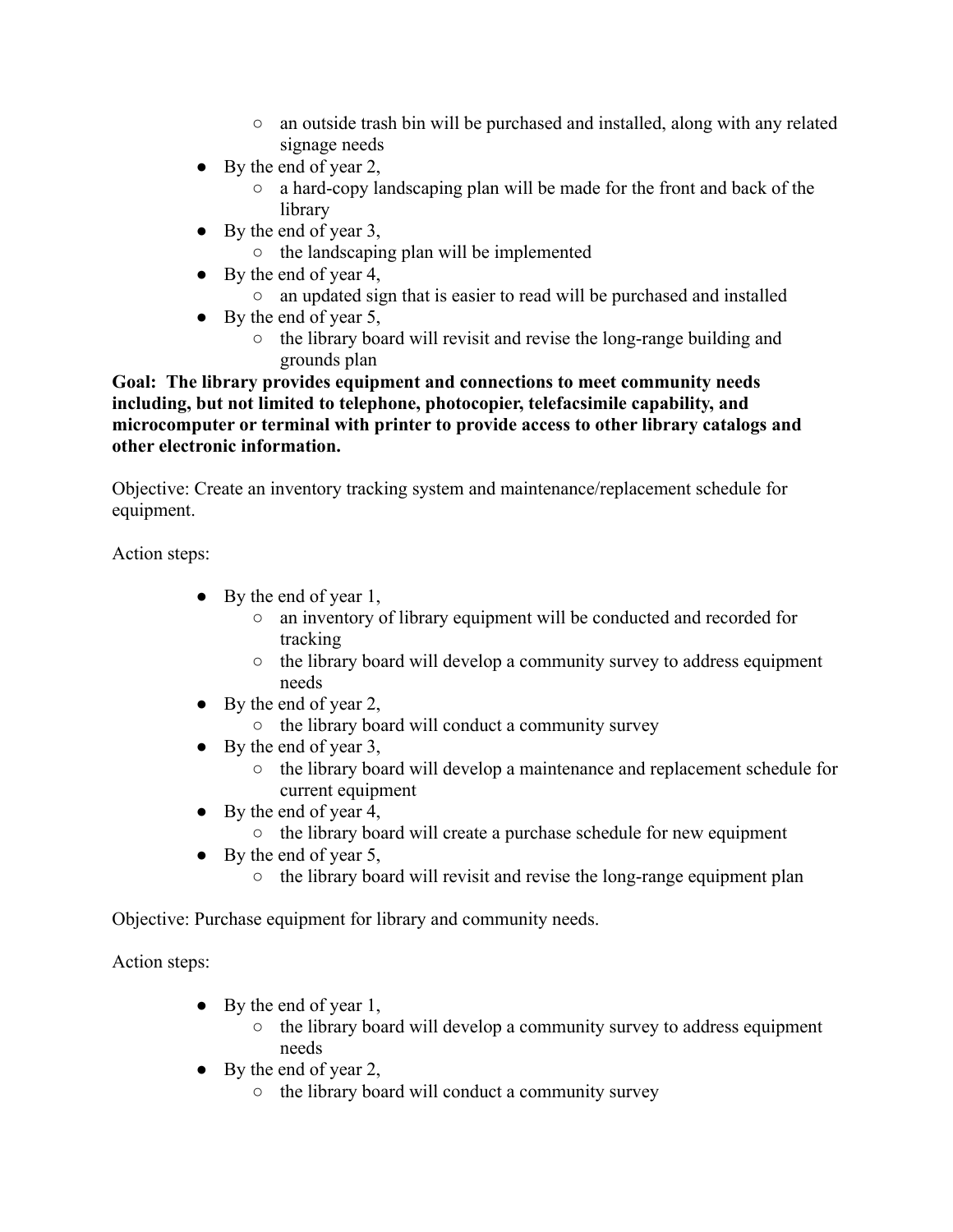- $\bullet$  By the end of year 3,
	- $\circ$  the library board will investigate options for a system for tracking equipment and purchase if needed
- $\bullet$  By the end of year 4,
	- the library will purchase new equipment based on survey, including options like e-readers, 3D printer and VR equipment, if warranted
- $\bullet$  By the end of year 5,
	- the library board will revisit and revise the long-range equipment plan

### **Goal: The library periodically evaluates the effectiveness of the library's collection and services in meeting community needs.**

Objective: Solicit input from community regarding needs, wants, and expectations to improve library programming.

Action steps:

- $\bullet$  By the end of year 1,
	- stakeholders will be identified for information input and collaboration.
- $\bullet$  By the end of year 2,
	- the library board will develop a survey addressing the collection and service needs
	- the board will send the survey to community stakeholders
- $\bullet$  By the end of year 3,
	- $\circ$  the library board will review input from the community
	- the library board will create a programming schedule based on community input for year 4 and will create a feedback form for the events
	- the schedule of programs and feedback forms will be reviewed and the process repeated for year 5
- $\bullet$  By the end of year 5,
	- the library board will revisit and revise the long-range programming plan

Objective: Advocate for library programs and resources

Action steps: